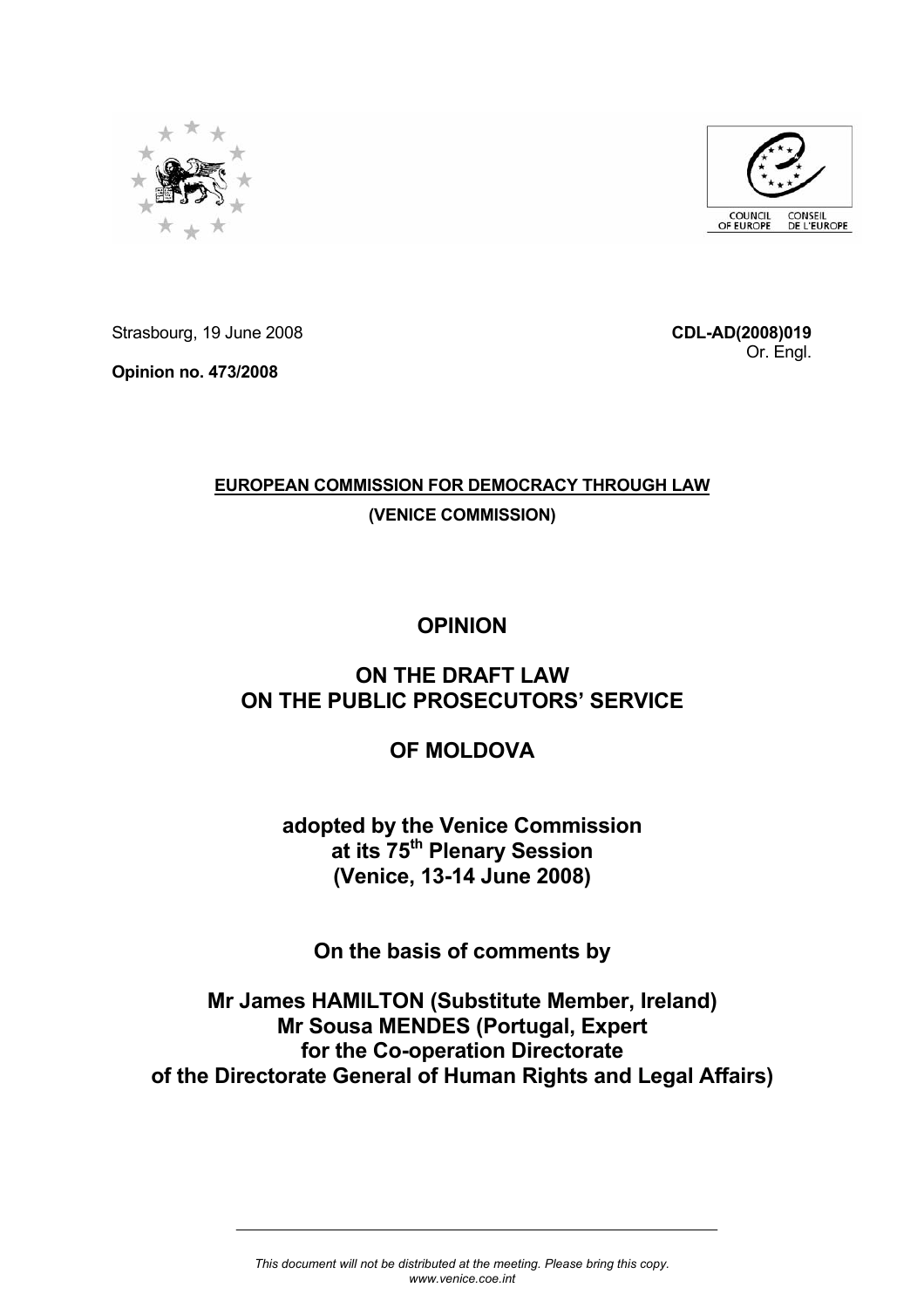# **Table of contents**

| General remarks                                                                    |  |
|------------------------------------------------------------------------------------|--|
|                                                                                    |  |
|                                                                                    |  |
|                                                                                    |  |
|                                                                                    |  |
|                                                                                    |  |
|                                                                                    |  |
|                                                                                    |  |
|                                                                                    |  |
|                                                                                    |  |
|                                                                                    |  |
| Transfer, delegation, assignment, removal and dismissal of prosecutors  11         |  |
|                                                                                    |  |
| Consultative and self-administration bodies of the public prosecutor's service  12 |  |
|                                                                                    |  |
|                                                                                    |  |
|                                                                                    |  |
|                                                                                    |  |
|                                                                                    |  |
|                                                                                    |  |
|                                                                                    |  |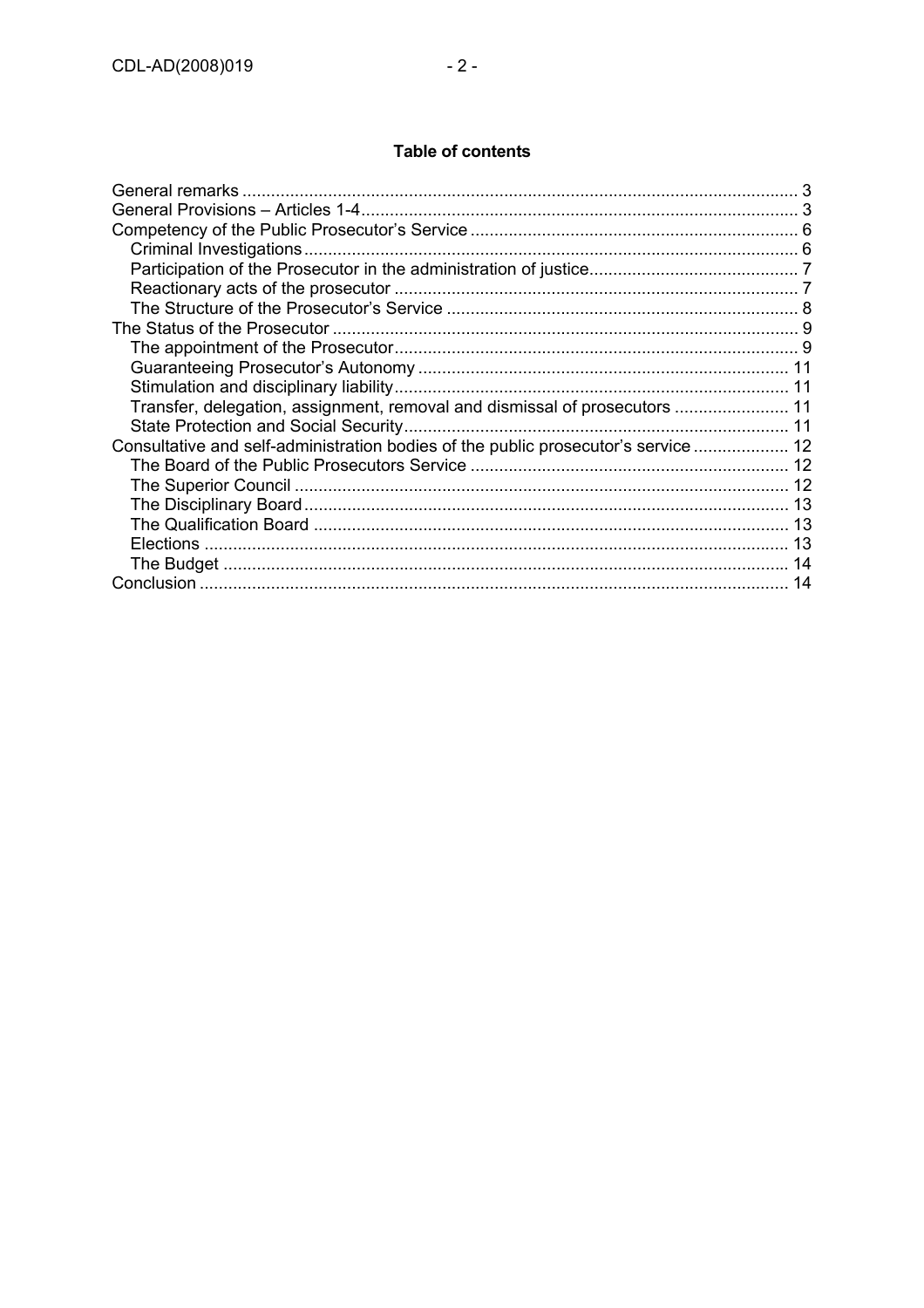*1. By letter dated 6 February 2008, the Prosecutor General of Moldova has asked for an opinion on the Draft Law on the Public Prosecutor's Service (CDL(2008)055). The Venice Commission and the Co-operation Directorate of the Directorate General of Human Rights and Legal Affairs of the Council of Europe have prepared this opinion on the basis of comments by Messrs Hamilton (CDL(2008)056) and Sousa Mendes (CDL(2008)057) following a meeting in Chisinau on 7 April 2008, accompanied by Mr Dias Duarte for the Co-operation Directorate and Mr Dürr for the Venice Commission. The Co-operation Directorate had already provided advice on previous versions of the draft. The present opinion makes reference to these versions when appropriate.* 

*2. The present opinion has been adopted by the Commission at its 75th Plenary Session on 13- 14 June 2008.* 

#### **General remarks**

3. The consolidation of the previous three drafts (on the Organisation of the Prosecutor's Service, on the Status of the Prosecutor, and on the Superior Council of Prosecutors) is to be welcomed. The decision to consolidate the texts into a single Draft Law on the Public Prosecutor's Service reflects the previous recommendations of the rapporteurs. The new text is much clearer and has taken account of many of the recommendations made.

4. As a general observation, the draft laws appear to be well thought out and comprehensive. It is clear that a good deal of work and thought had gone into the drafting.

5. Despite the consolidation of the text, most of the substantive content of the draft law remains the same as in the original three texts except the consolidation has enabled a certain amount of duplication, or even triplication, to be removed.

6. It should be noted that the Constitution defines the prosecution system as part of the "Judicial Authority" (Chapter IX of the Constitution). This has important consequences for the independence of the prosecution from other state bodies including the courts. Recommendation 2000 (19) of the Committee of Ministers of the Council of Europe on the Role of Public Prosecution makes a clear distinction between the prosecution and judicial functions. The explanatory memorandum states that while the task of both public prosecutors and judges is to apply the law or to see that it is applied, judges do this reactively, in response to cases brought before them, whereas the public prosecutor pro-actively, acts in order to the application of the law. **The independence of the prosecutors from the Judiciary should be made explicit.**

#### **General Provisions – Articles 1-4**

7. As compared to the previous versions, there has been one significant change to the definition of the public prosecutor's service which is the fundamental provision underlying the whole text. This raises the fundamental question whether the new draft represents as radical an attempt to reform the prosecution service of Moldova as appeared to be envisaged in the earlier text, which read:

*"The prosecutor's office is a public institution which activates in the framework of the judicial authority and which, in the name of the society and in public interest, ensures the observance of the law when the violation thereof calls for a penal sanction and which protects the law and order and the citizens rights and freedoms."*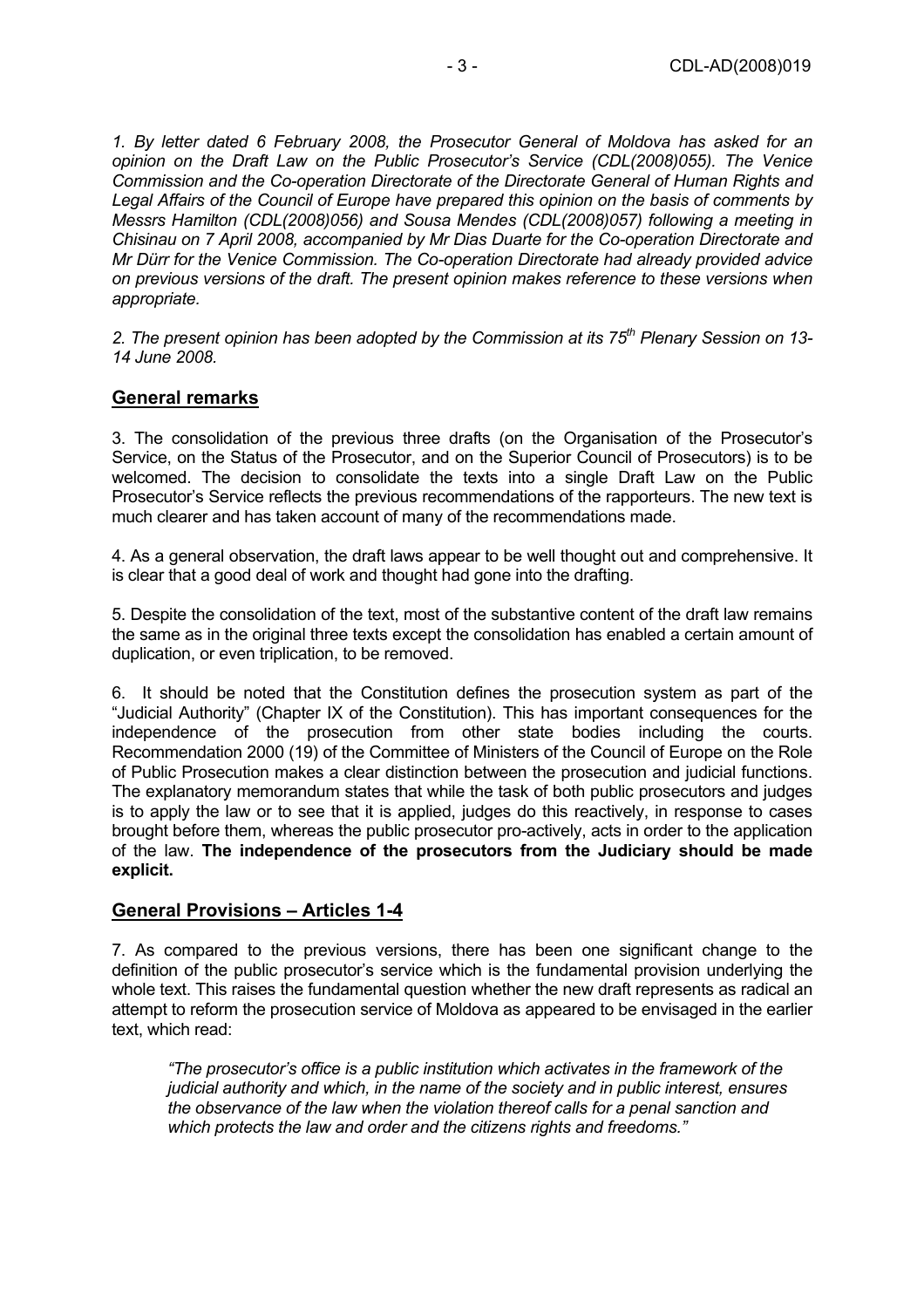8. It seemed that the effect of this earlier provision was that the basic purpose of the draft legislation was to establish the prosecution service of Moldova as a body whose primary purpose would be that of criminal prosecution and which would no longer operate the elements of general supervision which the prosecution service in Moldova had inherited from the old Soviet *prokuratura* model. This would have resulted in the creation of a public prosecution service which would operate in accordance with the principles established by the Council of Europe in Recommendation Rec (2000) 19 on the Role of Public Prosecution in the Criminal Justice System and in accordance with Recommendation 1604 (2003) on the Role of the Public Prosecutor's Office in a Democratic Society Governed by the Rule of Law.

9. At the time, however, there were doubts whether this particular provision would be in accordance with the existing constitutional structure of Moldova because Article 124 of the Constitution of Moldova provides as follows:

*"The office of the Prosecutor General represents the general interests of society and defends legal order, as well as the rights and freedoms of citizens: it also conducts and implements the enforcement of justice and represents the prosecution in courts of law, in conformance with the stipulations of the law."* 

10. It is unclear what is meant by representing the general interests of society and defending the legal order, whether this is to be interpreted as requiring the prosecution service to exercise functions of general supervision over and above criminal prosecution, or whether this is merely to be understood as qualifying the way in which criminal prosecution was to be conducted.

11. In Article 1 of the new revised text the function of the prosecutor's office is defined in terms which are almost identical to the provisions of the Constitution. The English version of the new Article 1 of the draft law provides as follows:

*"The public prosecutor's service is an institution which represents the general interests of the society and protects the law and order and the citizens rights and freedoms, carries out guiding of criminal prosecution and exercises it directly, represents the accusation in courts, in accordance with the law."* 

12. The text of the Constitution and the new provision of Article 1 of the draft law can on the face of it be understood in either of two ways. On the one hand, it may be that the reference to representing the general interests of society and protecting law and order is intended to confer a discrete function on the prosecutor's office over and above the business of criminal prosecution. On the other hand, it may be that the correct interpretation is merely that in conducting criminal prosecution the prosecution service is to represent the general interests of society and protect law and order. On the whole, it seems that the former interpretation is the correct one since the existing prosecution service in Moldova continues to exercise certain *prokuratura*-style functions and in the absence of anything in the draft text to indicate that this is to change one can only assume that this will continue to be the case. **If indeed this change represents a retreat from the earlier proposal to confine the prosecutor's office to the function of criminal prosecution this would be a substantial disimprovement in the proposal.** The obvious solution to this problem is an **amendment to Article 124 of the Constitution.**

13. A further significant difference from the earlier draft is that the service is no longer defined as being part of the judicial authority. Under the new text it is not clear whether the prosecution service is to be regarded as a part of the judiciary or, in the manner of the old *prokuratura* as a "fourth power". From the reference in Article 2(3) to independence from the authority of legislative and executive powers it can be inferred that it is not intended to regard the service as being a part of the executive. It is, of course, legitimate to site the prosecution service either in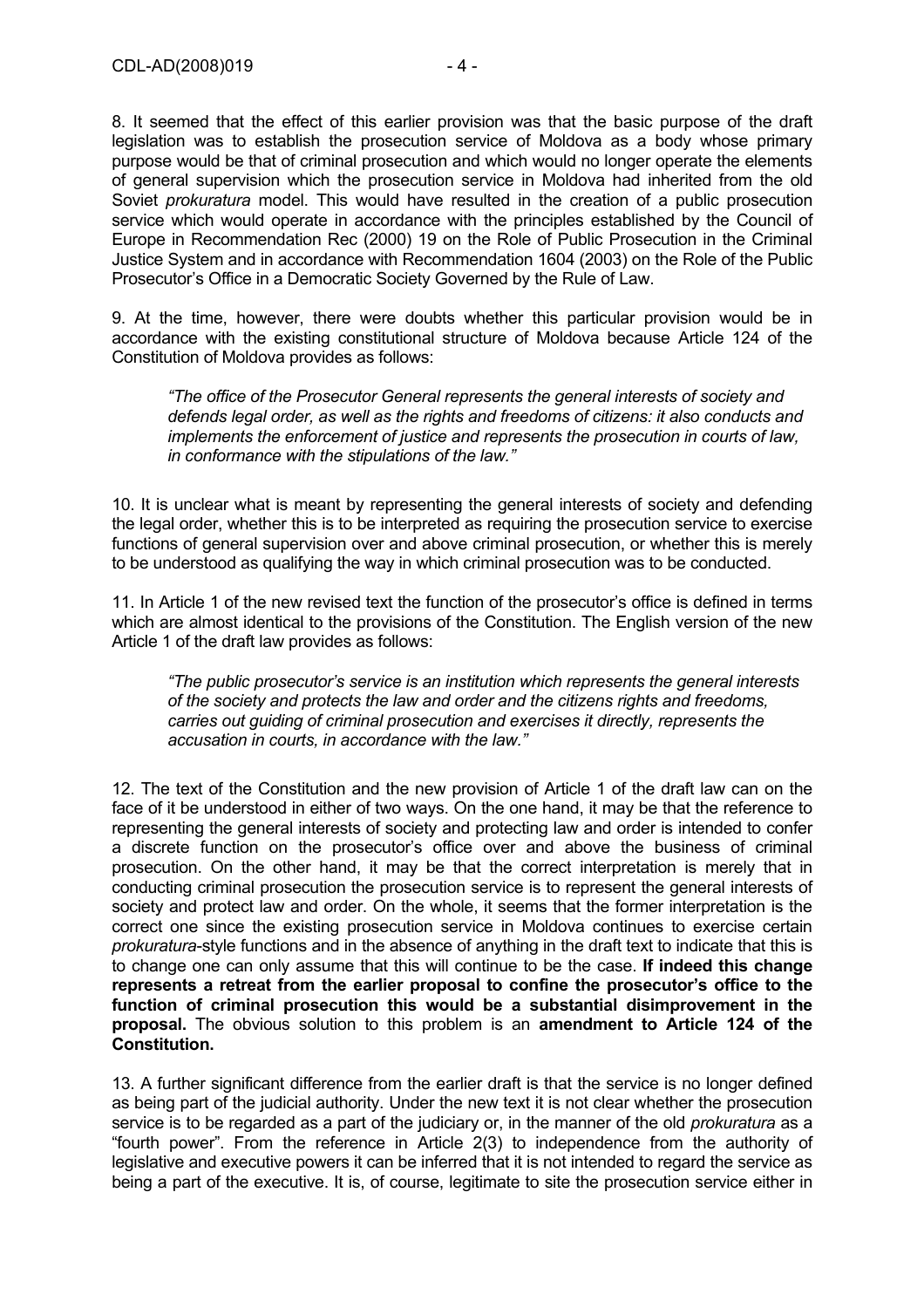the judiciary or the executive, and if it is sited in the judiciary then a clear distinction has to be drawn between courts of law and the branch of the judiciary exercising the prosecution power (see in particular paragraphs 17 – 20 of Recommendation Rec 2000 (19) on the Role of Public Prosecution in the Criminal Justice System which deals with the relationship between public prosecutors and court judges).

14. Article 2 sets out the principles upon which the activity of the prosecution service is organised. These are duties to carry out activities in accordance with the law, the duty of transparency, the principle of independence, the principle of the autonomy of the individual prosecutor *"which allows them to take decisions by their own with regard to files and cases under their examination"* and the principle of internal hierarchical control and judicial control. These principles are more fully stated than in the earlier texts.

15. The hierarchical model is an acceptable model although it is perhaps more common where prosecution services are sited within the judiciary for the individual prosecutor to be independent. The hierarchical model is more commonly found where the prosecution service is regarded as a part of the executive. A hierarchical system will lead to unifying proceedings, nationally and regionally and can thus bring about legal certainty. However, this does not appear to raise a great issue of principle in either case. What is more a matter of concern is the **obvious contradiction between the principle of the autonomy of the individual prosecutor** referred to in Article 2(4) **and the principle of hierarchical control** referred to in Article 2(5).

16. In addition, Article 32(5) and (6) appear to authorise all superior prosecutors to override the decisions of those junior to them. **It needs to be made very clear in what circumstances the prosecutor's autonomy can be overridden by a senior prosecutor.** On one reading of Article 2(5) one might assume that it is only if the prosecutor's decision is incorrect or illegal that a superior prosecutor can override it. But what is meant by incorrect? Is it enough for a senior prosecutor to decide that he or she would have made a different decision or **must the junior prosecutor have acted outside the scope of his or her authority**? **The latter alternative is clearly to be preferred** and this should be clarified in the text.

17. Also from a practical point of view the extent to which a senior prosecutor can override a junior prosecutor needs to be spelt out very clearly. Any provision spelling out the circumstances in which the decision of the junior prosecutor may be overridden would require to respect the provisions of Article 10 of Recommendation Rec 2000 (19).

18. The text is careful to make it clear that in addition to the possibility of a senior prosecutor overruling a junior one, a court of law may also be used to contest a prosecutor's decisions and actions of a procedural character. Again, it is not clear how far this extends. Can a court of law compel a prosecutor to institute a prosecution? Can a court of law restrain a prosecutor from prosecuting? These issues are of course linked to the question whether the prosecution service of Moldova is to operate **the opportunity principle or the legality principle**. This is a matter which **ought to be specified** in an article which deals with the principles upon which the activity of the service is based.

19. The rapporteurs were informed by representatives of the Moldovan prosecutor's office that the **power to give instructions extended only to general instructions but not to giving instructions how to deal with particular cases**. If this is correct it is of course to be **welcomed but** nothing in the text seems to support this view. Such a limitation **should be clearly spelled out in the Law**.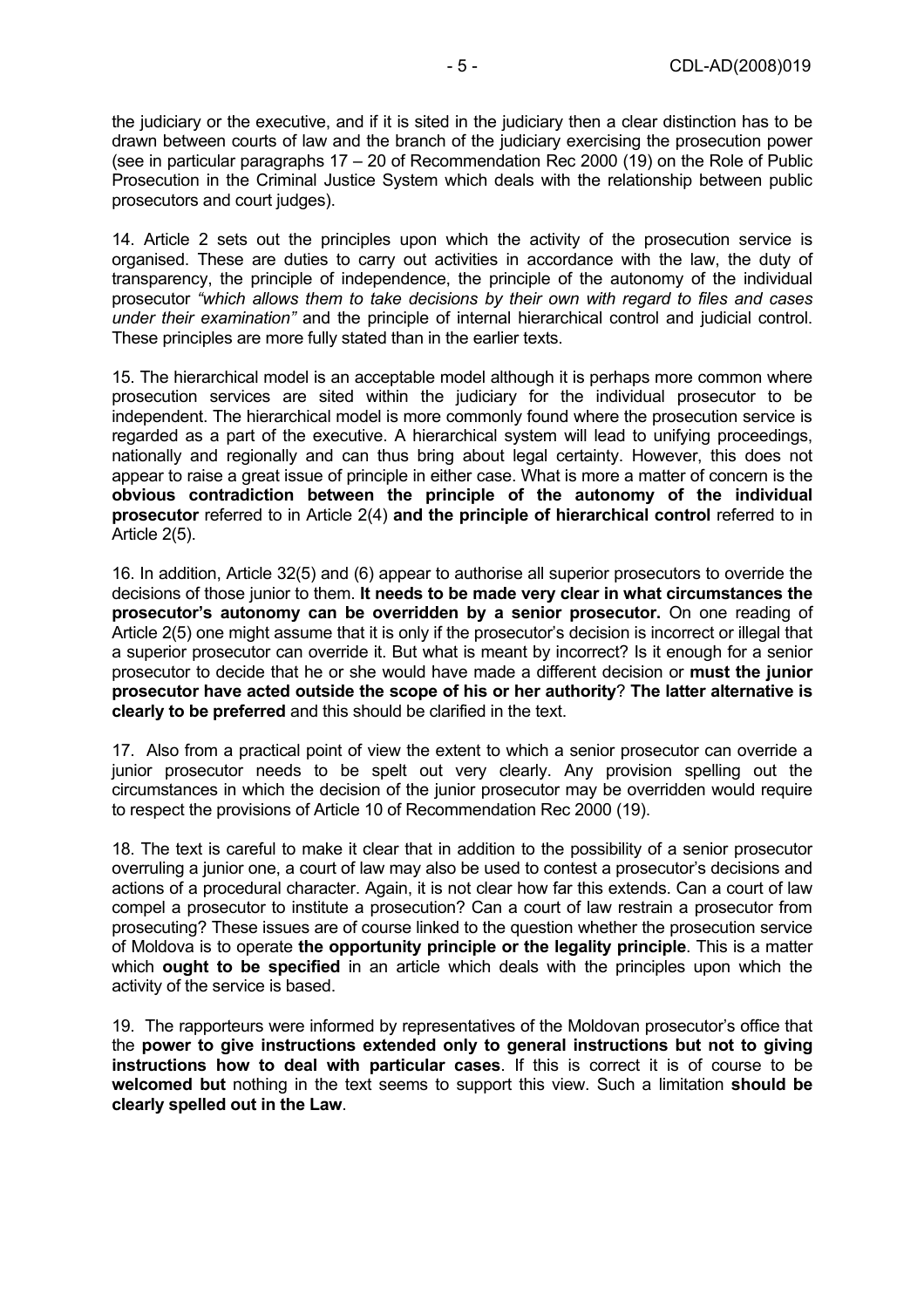# **Competency of the Public Prosecutor's Service**

20. Article 5 refers to the competencies of the public prosecutor's service. One of the competencies is that of **participating in court trials on civil and administrative cases but this appears to be limited to proceedings in which the prosecutor is a party** and does not appear to confer any right to intervene in private litigation. If this interpretation is correct it is **to be welcomed**. However, it is not clear whether these civil and administrative cases which the prosecutor may institute are necessarily **related to criminal proceedings** and this perhaps **ought to be made clear**. Among the competencies referred to are the exercise of control over execution of laws in the armed forces. It is not clear whether this can be done without reference to a military judge or tribunal.

21. Article 5(2) also provides for the conferring of other competencies on the public prosecutor's service. Since this is in fact the law dealing with the prosecutor's office **any functions conferred on the prosecutor should be referred to in the draft and should not be contained elsewhere**.

22. Article 6 refers to **various powers** which are conferred on the prosecution service. Some of these are **very far reaching**. They include the power to demand from legal entities, irrespective of their type of ownership, as well as from individuals, documents, materials, data and other information. There is also power to summon any official person or citizen and demand verbal or written explanations. This power can be exercised for the purpose of carrying out criminal prosecution but may also be exercised in relation to any infringements of fundamental human rights and freedoms or violations of legal order. This seems to go much further than a power exercised only for the purpose of criminal prosecution and again appears to be redolent of a *prokuratura* as a "fourth power" operating outside of the constraints of a court of law and carrying out its own system of justice. There is also a power to "freely enter the offices of state institutions, enterprises, irrespective of their type of property, as well as of other legal entities". This presumably includes private companies. In addition to the power of entry there is a power to have access to all documents and materials. Again, what is striking about Article 6 is that all of these powers appear to be exercisable by the prosecutor without reference to a court of law, without the necessity to obtain a warrant or to have the approval of a judge. **The exercise of many of these powers should indeed be made dependent on a court warrant.**

23. The provision in Article 6(2), which stipulates that the competences of the prosecutor can only be broadened or limited by law is in itself not sufficient to guarantee the judicial safeguard of human rights.

# **Criminal Investigations**

24. Articles 7-12 relate to the conducting and carrying out of criminal investigation. These provisions seem appropriate to ensure that the prosecutors control of the investigative powers is secured. Article 10 empowers the prosecutor to **decide on the exemption from criminal liability of a person "for opportunity reasons"** and it would appear that at least to this extent the Moldovan prosecution authorities are to operate the opportunity principle. It is obviously desirable that a prosecutor should have these powers so as, for example, to give immunity to a witness in return for testimony against a more important participant in crime. However, it is **necessary that criteria for the exercise of this power should be set out**. It seems that the criteria are set out either **in the criminal code or in the criminal procedure code** but rapporteurs are not aware what those criteria are.

25. Article 12 refers to the prosecutor taking measures envisaged by the law in order to restore citizens' legitimate rights that were infringed through the illegal actions of criminal investigation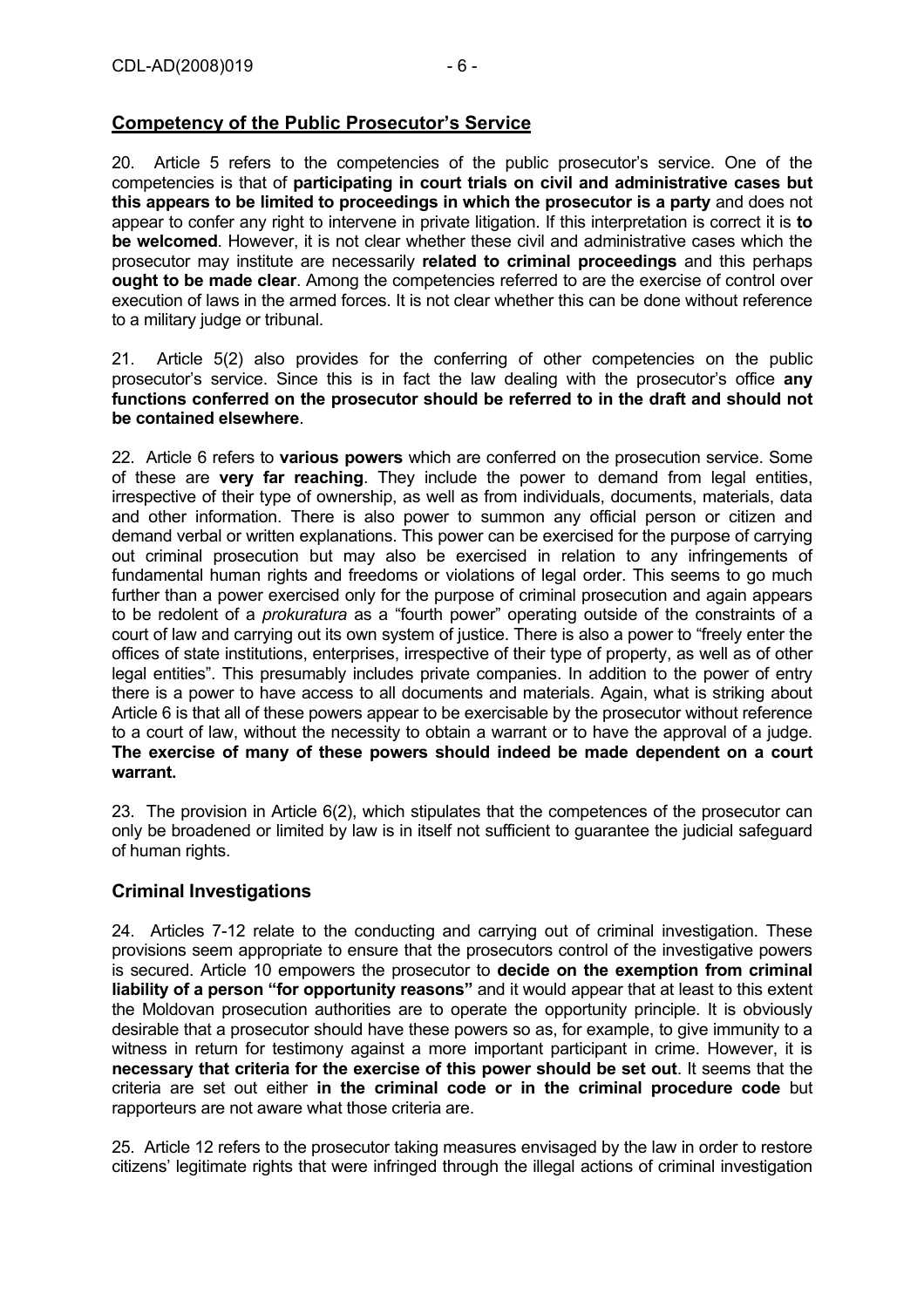bodies. It is assumed that in exercising such powers the prosecutor remains at all times subordinate to any court of law which may have seisin of a case and if that is not the case the law should be amended to ensure this. However, since the investigation bodies are subject to the prosecutor's control in the case of an obvious illegality it seems correct that the prosecutor should have power to require the investigation bodies to put right anything that was incorrectly done.

#### **Participation of the Prosecutor in the administration of justice**

26. Paragraphs 13 –16 refer to the power to submit criminal cases to the courts, to represent the state accusation in criminal cases based on the principle of adversarial proceedings, to lodge appeals, to participate in the examination of civil and administrative cases launched on his or her initiative, to exercise control over the observance of the legislation in the process of enforcement of judicial decisions in criminal cases as well as in civil and administrative cases initiated by him or her, and to exercise control over the observance of laws in places of detention.

27. Article 16 provides that where the prosecutor discovers an **illegal holding of a person** in a prison, or a place of preliminary detention, or another institution where coercive measures are enforced, including hospitals in cases of the carrying out of compulsory psychiatric treatment, **to order the immediate release** on foot of an ordinance issued by the prosecutor. It is assumed that this power **is not to be exercised to the exclusion of any similar power in a court** of law to deal with such a matter and it **should be clarified** whether this is the case.

#### **Reactionary acts of the prosecutor**

28. Articles  $17 - 22$  refer to the various "reactionary acts" of the prosecutor. The term "reactionary acts" is perhaps unfortunate in English. Perhaps "reactive" is meant? Article 19 refers to the so-called notification of the prosecutor. This provides that where the prosecutor considers that the crime could bring about other measures or sanctions than those provided for by criminal law he or she should notify the authority or the competent official person with a view to eliminating the violations of law and sanctioning the violations committed by criminal investigation officers or sanctioning the non-fulfilment or inappropriate fulfilment of their professional duties in the course of a criminal investigation.

29. Article 21 deals with the recourse and appeal of the prosecutor. This provides that where in the course of exercising his or her prerogatives the prosecutor discovers illegal acts issued by an official authority or person through which citizens rights and obligations are violated, the prosecutor may appeal against those acts through a recourse. The recourse must be examined by the respective official authority in person within ten days from its receipt and the prosecutor has to be notified of the results of the examination of the recourse in the case of unfounded rejection or failure to examine the recourse. In such a case the prosecutor is entitled to denounce the legal act with the court of law so as to declare it null and void. It is unclear how precisely this latter provision works and whether it simply enables the prosecutor to refer the matter to the court of law for a decision or whether the prosecutor is empowered to overrule the matter directly himself. At the seminar in Chisinau the rapporteurs were informed that the prosecutor must refer the matter to a court of law. **The role of the prosecutor should be limited to make an appeal in cases where he or she is a party to the proceedings.**  Furthermore, the relationship between Articles 19 and 21 is unclear.

30. Article 20 refers to the power of the prosecutor, in the course of penal proceedings, to initiate civil proceedings against the accused to secure the interests of the injured party, who is in a state of inability himself or herself to institute a civil action, or to secure the interests of the state. The prosecutor may also **initiate civil proceedings to secure the protection of the**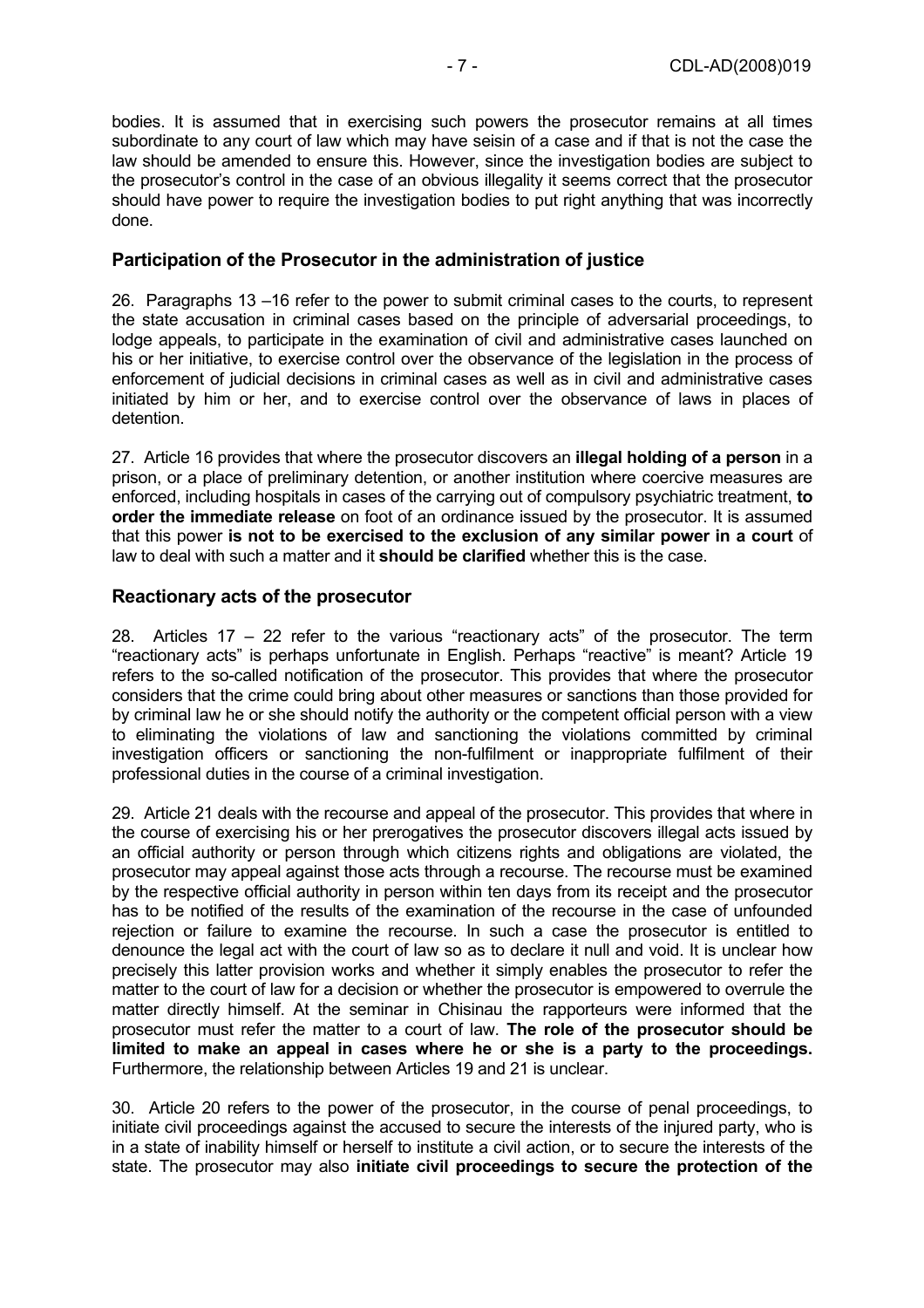**rights, freedoms and interests of juveniles, elderly or disabled persons, or persons who due to their state of health are unable to take proceedings**. It is obviously necessary that there be somebody or institution in any state which can act on behalf of persons under a disability when they are unable to act themselves. However, it is important that this **should only be subsidiary** to the right of those persons to take action through a tutor assigned by court, by relatives or family members or on their own initiative if in fact they are not incapable. Given that the main task of the prosecutor is to represent the interest of the state and general interest, it may also be questioned whether the prosecutor is necessarily the most appropriate person to undertake this function, or whether it might not be more appropriately exercised by a body such as an ombudsman.

31. Article 22 entitles the prosecutor general to apply to the **Constitutional Court** and ask for a ruling on the constitutionality of a law. The ombudsman and members of Parliament can also make such applications although there is no provision in Moldova enabling the private citizen to bring such an application directly. In its Opinion on the Proposal to Amend the Constitution of the Republic of Moldova (CDL-AD(2004)043), the **Venice Commission had welcomed the intention to introduce an individual complaint**. This initiative failed, however.

32. Provided there is also some institution such as the ombudsman capable of acting behalf of the ordinary citizen it is acceptable to confer such a power also on the prosecutor. There would be concerns if it were the situation that only the prosecutor could bring such applications.

#### **The Structure of the Prosecutor's Service**

33. Articles 23 - 33 deal with the structure of the public prosecutor's office and the personnel of the office. (Note that Article 33 is incorrectly numbered 31.) The main concern with these provisions relates to the question of hierarchy and how the hierarchical principle relates to the principle of autonomy. It seems that questions relating to hierarchy involve two distinct questions. Firstly, there is question of who is more senior to other persons. Secondly, there is the question of what actions of people within the system require to be approved by a more senior person, or are capable of being overruled or countermanded by a more senior person, and on what grounds such a power can be exercised. If there is a power to overrule a decision, is this a power which can be exercised only on the senior prosecutor's own motion, or is the citizen who is affected entitled to appeal to that prosecutor to take such a decision?

34. Under Article 28(3) the Prosecutor General is entitled to issue written orders, resolutions, and mandatory instructions and is also entitled to revoke, suspend or cancel acts issued by prosecutors if they run counter to the law. Articles 32(5) and (6) appear to enable any person within the hierarchy of the prosecution service to issue mandatory instructions to more junior persons. The **prosecutor general's power to suspend or cancel acts** is confined to acts issued by prosecutors which run counter to the law. It would seem from this that the prosecutor general may not override the decision to prosecute or not to prosecute merely because he disagrees with a decision if in fact that decision was taken in accordance with the law but as already stated **the scope of senior prosecutors' powers to override the decisions of their juniors requires clarification**.

35. It is also important that the **scope of instruction should be made clear**. For example, is the prosecutor general entitled to issue an instruction that no prosecution for a specific offence ought to be commenced without his personal sanction? Is any other prosecutor within the system entitled to give such an instruction? Is the chief prosecutor of a subdivision of the office of the chief prosecutor or of a territorial or specialised prosecutor's office entitled to give such an instruction to the subordinate prosecutors in his office?

36. Is there any provision whereby a review of a prosecutorial decision may be sought? If that is the case, it is important to ensure that the system could not be paralysed. Clearly any system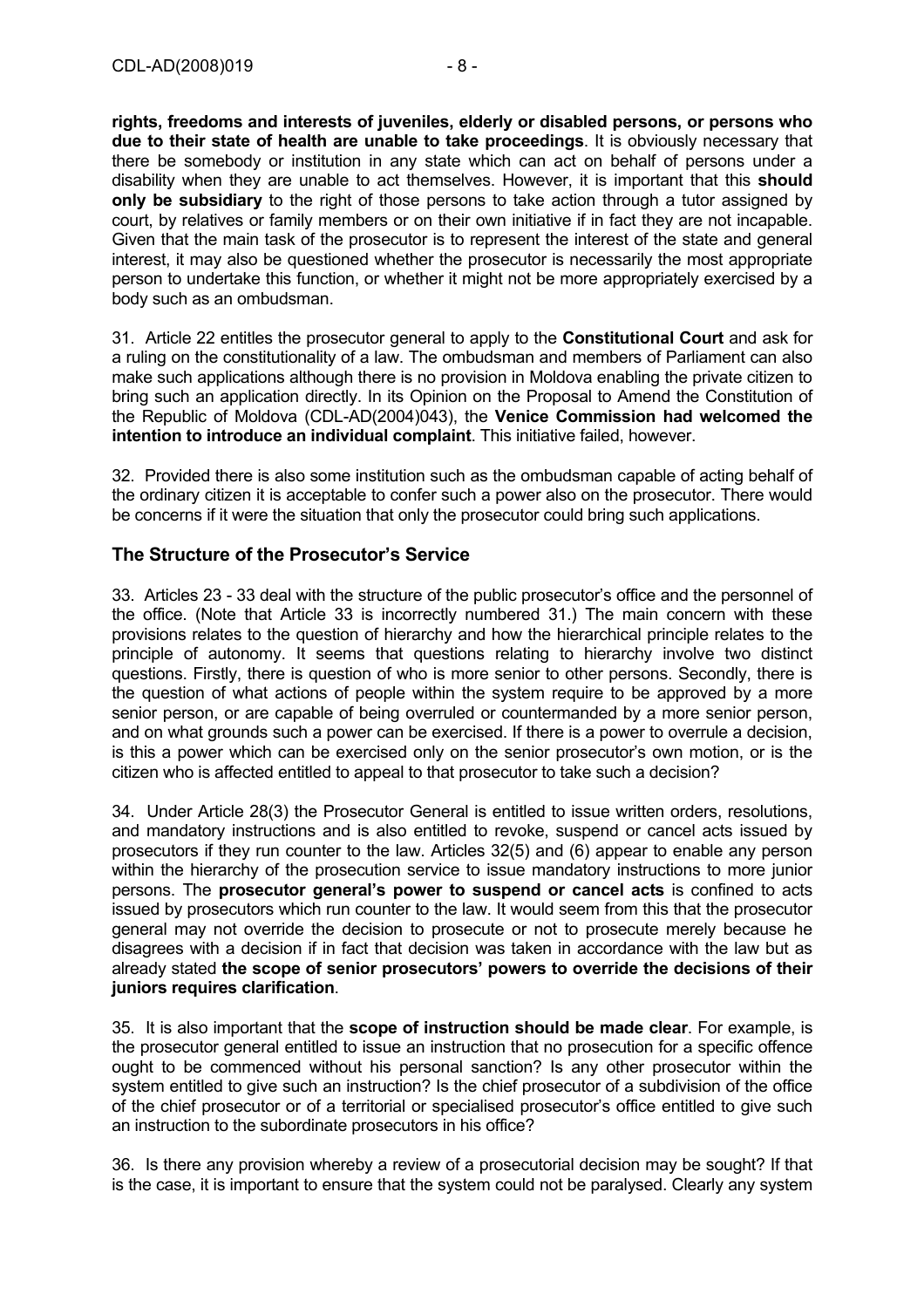would be **unworkable where a person affected by a decision could appeal in succession to superior prosecutors all the way up the system to the prosecutor general.**

37. It is because of questions of this sort that it is important to specify exactly what is meant by describing the system as hierarchical. The **important thing is to specify what exactly is the power of instruction given to anybody within the system, to whom exactly this power is given, what precisely is the scope of authority of individual prosecutors, when they may make decisions on their own initiative, which decisions require to be approved by a more senior prosecutor, which decisions may be reviewed or set aside, and by whom and on what grounds**. Unfortunately, the current text gives very little guidance on what the answers are to any of these questions.

38. Article 29 refers to the deputies of the prosecutor general but does not specify how many of these deputies there are to be. The matter is of some importance because it is of relevance to the composition of the Board of the Prosecutor's Service referred to below.

39. Article 32 is an illustration of the problem that can be referred to in relation to questions of hierarchy and autonomy. The article sets out the hierarchy of prosecutorial posts and the hierarchy is one with a great number of different levels. Article 32 (6) states "the hierarchy consists in the subordination of the lower level prosecutors to superior prosecutors, according to the provisions of the law, as well as in the obligation to enforce and observe orders, dispositions, indications and instructions they receive." This provision may have been inserted in response to previous comments of 7 August 2007. However, if every single instruction or decision of any prosecutor can be appealed right up the line to the prosecutor general such that the decision of a territorial prosecutorial can be overridden by the decision of a prosecutor of the level of the court of appeal, which in turn can be overridden by a prosecutor in the general prosecutor's office which in turn can be overridden by the head of a subdivision of the general prosecutor's office, which in turn can be overridden by the deputy of the prosecutor general, which in turn can be overridden by the first deputy of the prosecutor general and which can finally be overridden by the prosecutor general, the system would appear to be highly cumbersome, slow and inefficient.

#### **The Status of the Prosecutor**

40. Articles 34-36 deal with the status of the prosecutor and matters which are prohibited. The prosecutor is defined as autonomous, impartial and obliged to abide only by the law. Above, we have already discussed autonomy *vis-à-vis* hierarchical control. **The current draft no longer defines the prosecutor as assimilated to the magistrates, which is regrettable**. Such assimilation can be justified with the prosecutor's impartiality, independence, objectiveness, as well as the defence of the rules of law and human rights.

41. The prohibitions on not having other employment and on conflict of interest, which include prohibition on joining political parties, appear to be appropriate.

#### **The appointment of the Prosecutor**

42. In Article 41 it is provided that the Prosecutor General shall be appointed by the Parliament at the proposal of the Speaker of the Parliament. Lower level prosecutors are to be appointed by the Prosecutor General. There is a need for some objective element to the selection process of the Prosecutor General. The former provisions which contained an involvement by the Superior Council of Prosecutors have been dropped. Earlier provisions were criticised as obscure. However, the answer to the problem cannot be just to leave the matter to Parliament. **It is necessary that some committee of technically qualified persons should examine whether candidates for this position have the appropriate qualifications and meet the**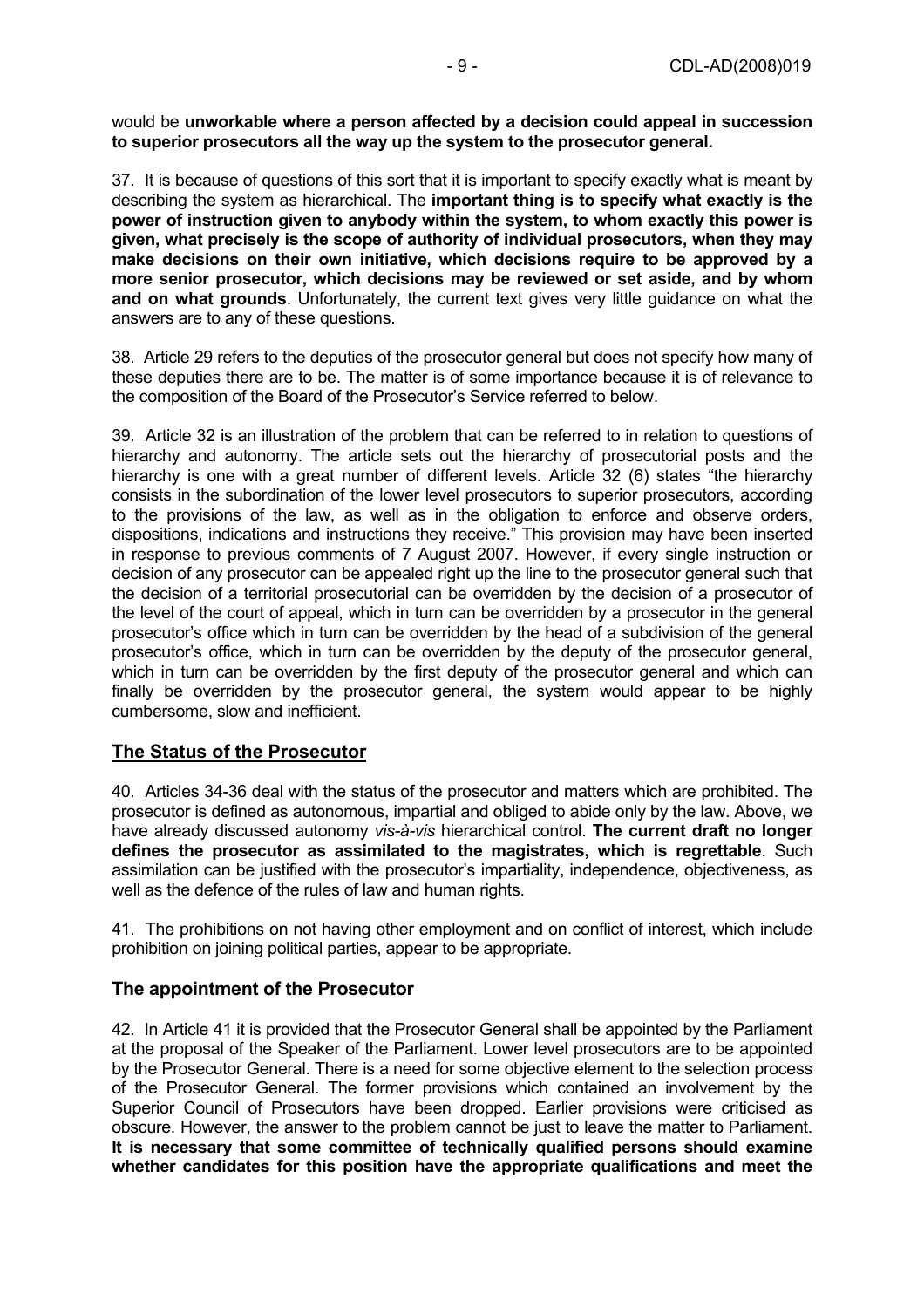**relevant criteria.** Article 37 of the draft does set out the criteria for appointment to the post of prosecutor and Prosecutor General. If the initiative is to be with the Speaker then perhaps it needs to be provided that the **Speaker should refer the matter to the Superior Council** who shall inform him or her whether the candidate is qualified and the matter would then go to Parliament to be voted upon. Alternatively, it may be thought desirable to open the position to anyone who wishes to apply for it, leaving the ultimate choice to the Parliament or some other body. There are a number of options which could include the **Superior Council simply giving an opinion on the suitability of all the candidates or alternatively ranking them in order of preference**. However, at present the procedure appears to be somewhat unclear.

43. Article 39(6) refers to the power to appeal to a court of law against a decision in relation to vacancies in posts of prosecutors. Appeals have to be lodged within seven days from the announcement of the results which is an improvement on the previous text which allowed for only three days. The Superior Council of Prosecutors has to rule on the appeals within 15 days. There seems to be a power in the Superior Council to extend the period for decision where necessary. (it is assumed this is what "another reasonable period of time needed for complete and objective examination of the appeal" means.)

44. Article 41(5) provides that **inferior prosecutors are to be appointed by the Prosecutor General** at the proposal of the Superior Council of Prosecutors. The Prosecutor General may refuse to appoint a candidate. If he does so repeatedly the Superior Council must nominate another candidate. While this represents an improvement on an earlier draft, the Commission does not support the system whereby the Superior Council makes the recommendation and the Prosecutor General makes the appointment. It seems that there would be much to be said for doing things the other way around. In other words **the recommendation for appointment should come from the Prosecutor General with the Superior Council having the right to refuse to appoint a person but only for good reason**. Of course, this would require an **amendment to Article 125(2) of the Constitution**.

45. The matter could then be subject to appeal to a court of law. Normally one would expect that appointments would be made only of persons who had succeeded in the competitive examination and that they would be made in the order in which the candidates had been successful unless there was very good reason to the contrary.

46. Article 43 refers to assessment of the prosecutor. The system requires an assessment examination every five years. This procedure is somewhat doubtful. It seems that if there is to be continuing assessment of prosecutors then it should take place on an ongoing basis. For example, in Ireland there are twice yearly reviews of every prosecutor by a superior officer and the system is based on a discussion between the employee and the employer who try to reach agreement on how the employee is performing and what training or further development are required. This is intended to ensure that problems are identified at an early stage. It is difficult to justify a system which would allow persons to continue for as long as five years without pointing out that they were not performing satisfactorily and then would confront them with a negative assessment. Of course, in Moldova care has to be taken that a system does not interfere with the proper autonomy of prosecutors*.* However, it still seems that it **would be appropriate that there be an assessment of the performance of prosecutors at intervals much closer than five years** and that any deficiencies would be referred to and addressed as soon as they arose rather than waiting for such a long interval.

47. There are no particular comments on Articles 45 – 55 dealing with Classification Degrees. Articles 54 and 55 The rights and obligations of prosecutors also seem to be appropriate.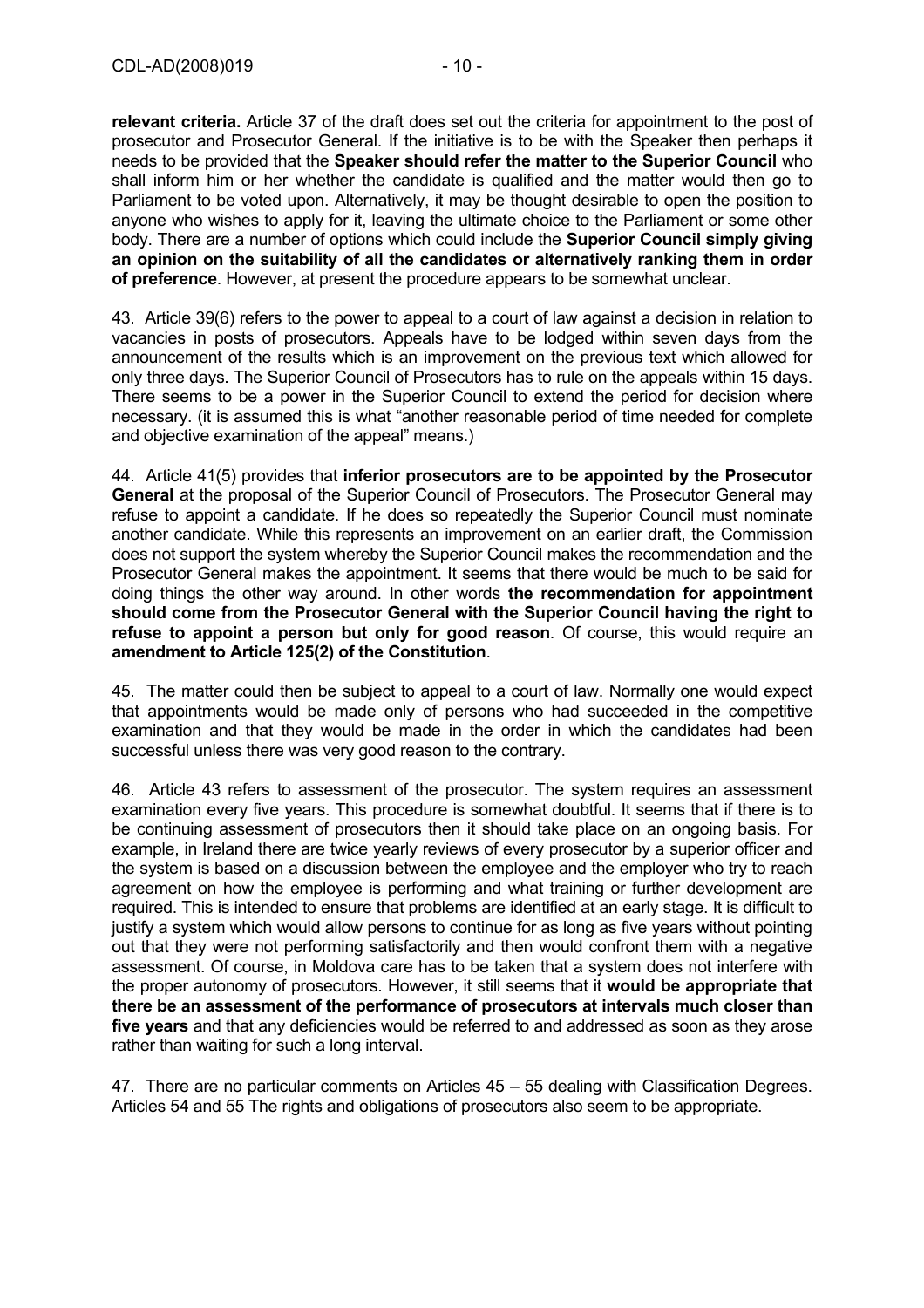# **Guaranteeing Prosecutor's Autonomy**

48. As already discussed above, the relationship between the reference to autonomy in Article 57 and the hierarchical principle needs further elaboration.

49. Any inviolability needs to be strictly limited. Is consent to lift the prosecutor's inviolability required where there is a flagrant violation of the law?

50. Article 59 deals with **promotion**. Subject to regulations approved by the Superior Council, promotion is decided by superior officers. There is a **need for a greater degree of objective transparency in this process such as recommendation of suitability by an appropriate board.** This needs to be spelled out in the Article. It is not clear who is to appraise "professional and personal achievements" but it **should not be left to the sole discretion of an immediate superior**.

#### **Stimulation and disciplinary liability**

51. Article 26 deals with "stimulation" of the prosecutor. This should refer to "rewarding" the prosecutor but this is certainly due to a problem of translation. Stimulation has an entirely different connotation in the English language! It is positive to note that the present draft limits gifts to symbolic presents. Regarding bonus pay it is important is that this is done in a very objective, impartial and transparent manner and perhaps by somebody who is not the prosecutor's immediate superior. There are some doubts about a body which is largely elected by prosecutors exercising such functions.

52. Article 62 deals with **disciplinary violations**. Some of these provisions are somewhat vague and potentially dangerous and could perhaps be used to undermine a prosecutor or to control him. Criterion (b) referring to **unequal interpretation or application of legislation is particularly dangerous**. This seems to be capable of being applied in a very subjective manner. There is a need to distinguish between failure to work and the more subjective assessment of the quality of decisions which are made. If the latter is to be second-guessed unless in a severe case where decisions are patently insupportable then there is a problem with the autonomy of the individual concerned.

53. Article 64 talks about the accountability of prosecutors where there has been severe negligence. However, **there should be personal liability on prosecutors only if they have acted in bad faith or in some very improper manner**, such, for example, as taking decisions while under the influence of alcohol or drugs.

#### **Transfer, delegation, assignment, removal and dismissal of prosecutors**

54. Articles 65-68 refer to transfer, delegation, assignment, removal and dismissal of prosecutors. Again these matters are to be on the proposal of the Superior Council and the decision is to be taken by the Prosecutor General subject to the Superior Council's overriding power. The same comments apply in relation to these matters as made earlier in relation to appointments and promotions.

#### **State Protection and Social Security**

55. These provisions seem appropriate. Article 70 prohibits diminution in the salary of prosecutors which is a valuable guarantee for independence. Article 69(5) provides for compensation for expenses incurred by prosecutors.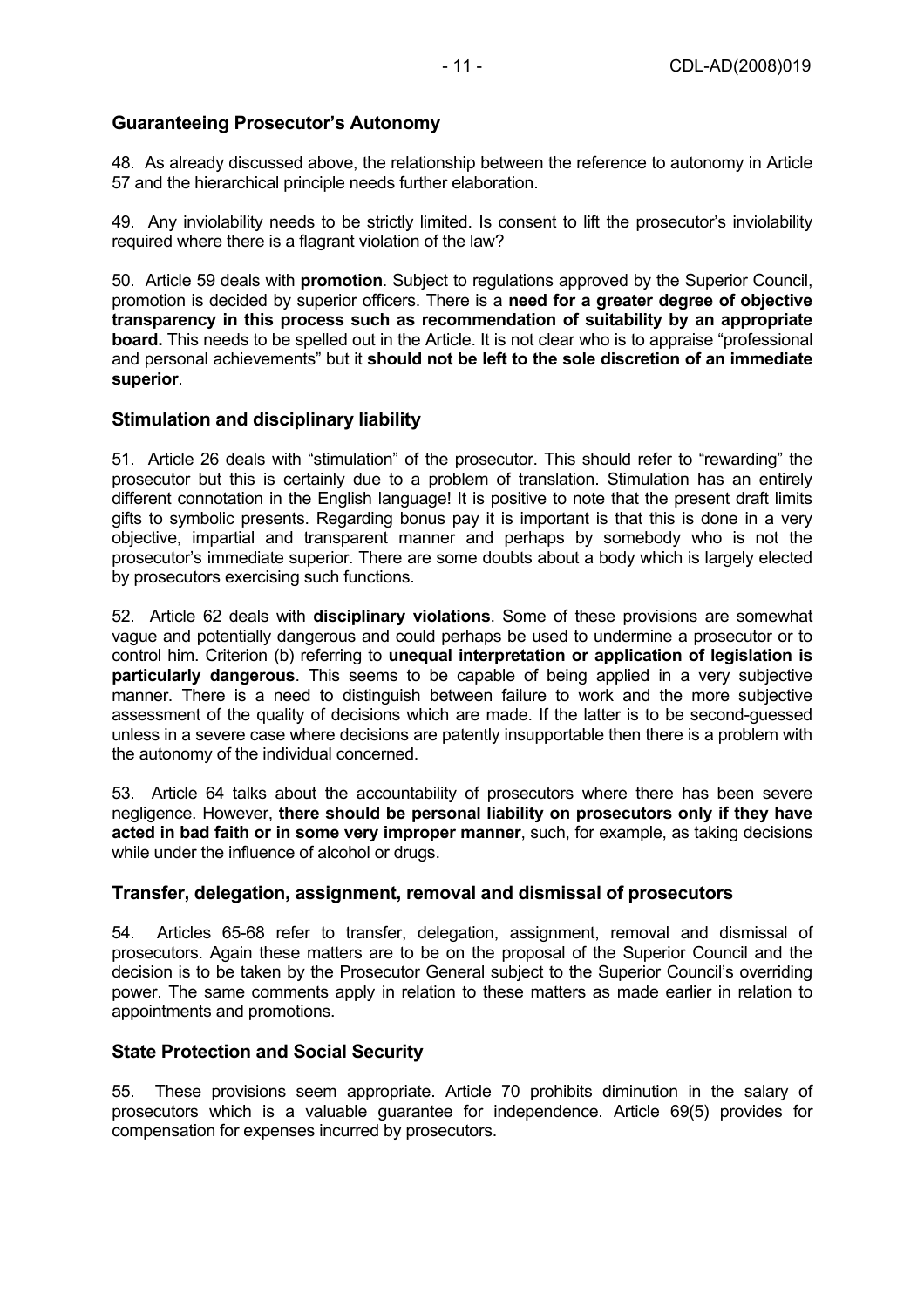# **Consultative and self-administration bodies of the public prosecutor's service**

56. In general it can be said there seem to be too many boards, some of which overlap in their activity.

# **The Board of the Public Prosecutors Service**

57. Articles 76-80 deal with the Board of the Prosecutor's Service. Article 76 defines the Board as a consultative body. It has an external element and benefits from democratic legitymacy. However, Article 80 still describes the Board as making decisions. These two provisions appear to be in contradiction. Either the Board is to be consultative or a decision-making body. **The Prosecutor General should have the ultimate responsibility and power to take decisions**  and a **board** of this sort **should be recommendatory** rather than decision-making. A body with recommendatory powers only can be put in a very strong position if it is entitled to publish its recommendations and thereby force the Prosecutor General to disclose the reasons why he rejects them if that be the case. If a body were purely recommendatory, it should be composed of senior persons from outside the prosecutor's office who could bring expertise to bear rather than subordinates of the Prosecutor General who might be expected in any event to follow the wishes of the Prosecutor General. On the other hand if the body is a decision-making one then a body composed of the senior officers of the service is appropriate.

58. Article 77 is silent as to the manner in which other prosecutors who are to be on the Board are to be elected or selected. As already remarked, there is no provision stating how many deputies the Prosecutor General is to have and the question of how many other prosecutors would be on the Board would depend on this issue since the provision requires that the total membership should be limited to nine persons.

#### **The Superior Council**

59. Articles 81-99 deal with the Superior Council of Prosecutors. It is described in Article 81 as the prosecutor's self-administration and representative body and as the guarantor of their independence and impartiality. It consists of 12 members. The Prosecutor General and the Chairman of the Superior Council of Magistrates are members *ex officio*. **Two members of civil society** are elected by the Board. It would however be **preferable to have them elected or selected by Parliament**.

60. So far as concerns the election of the other members, the two members from the General Prosecutor's office and the six members from the territorial and specialized prosecutors' offices, it is not stipulated whether these are elected separately by their own offices or all together in a general meeting of prosecutors. Presumably, however, the latter would not work since the larger offices would be in a position to outvote the smaller.

61. Article 83 deals with the competences of the Superior Council. It examines the suitability of candidates for appointment to the posts of Prosecutor General and his deputies, makes proposals to the Prosecutor General for the appointment, promotion, transfer, temporary transfer, delegation, stimulation (this word should be translated into English as reward), sanctioning, suspension or dismissal of prosecutors. It also organises contests for filling vacancies and the selection of candidates for vacancies. It proposes the appointment of prosecutors to the Council of the National Institute of Justice. It approves the strategy for the prosecutors' training and examines appeals against decisions of the qualification and disciplinary boards. It produces an annual report.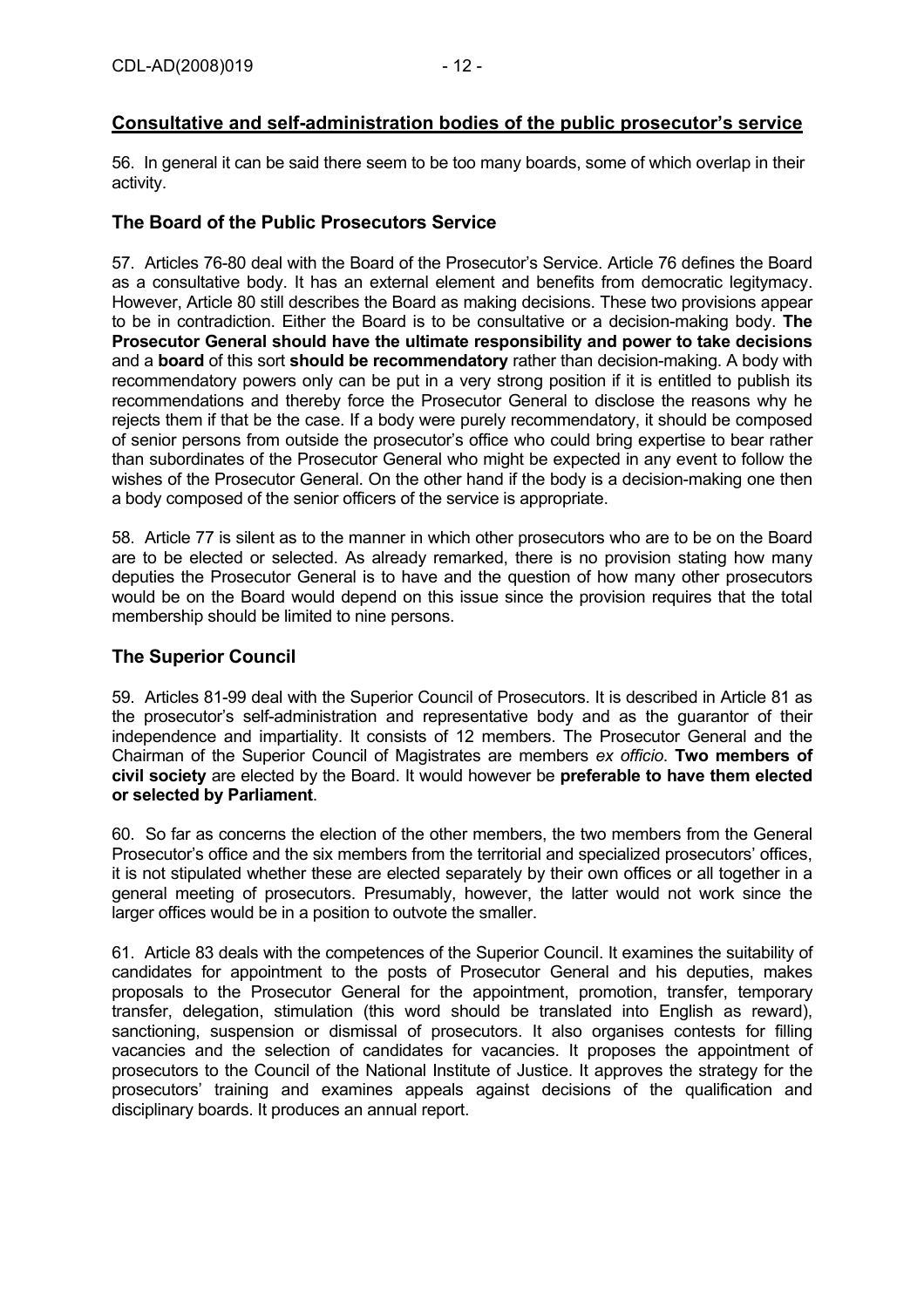#### 62. **The election of the chairman by of the Council by its members is welcomed** (Article 85).

63. Article 97 refers to the procedure for adopting decisions. The basic provision is that decisions should be adopted through a direct vote, and should be supported with arguments. Presumably what is meant by their being supported with arguments is that they are to be reasoned decisions. Presumably this vote is to be in open as it is hard to see how a secret vote could produce a reasoned decision.

64. Article 98 provides for **appeals against decisions of the Superior Court Council of Prosecutors to a court of law**. It is not clear whether this appeal is by way of a **full re-hearing on the merits or whether it is merely a procedural appeal** on grounds of excess of jurisdiction, failure to observe proper procedures or the like. This **should be clarified**.

# **The Disciplinary Board**

65. Articles 100-115 deal with the Disciplinary Board. Article 105 refers to the right to institute disciplinary proceedings before the Disciplinary Board. The Disciplinary Board is a body set up by the Superior Council for the purpose of examining prosecutors' disciplinary accountability. The right to institute disciplinary proceedings according to Article 105 belongs to any member of the Superior Council of Prosecutors, to chief prosecutors of subdivisions of the Prosecutor General's office, and to territorialized and specialised prosecutors. While the Prosecutor General is not expressly mentioned he is of course *ex-officio* a member of the Superior Council of Prosecutors. The matter must then be examined by the internal security section of the Prosecutor General's office who have to verify the grounds for holding the prosecutor accountable. The Disciplinary Board then examines the matter and may apply disciplinary sanctions. If suspension is an issue they may refer the matter to the Superior Council of Prosecutors.

66. There are some difficulties with these procedures. **If a member of the Superior Council of Prosecutors has initiated the proposal then clearly that person should not vote on the proposal** or take part in the decision made by the Superior Council. However, the present text does allow him or her to vote (Articles 111(2) taken together with 113) and it seems that this would be the case even for the person accused. It is important to ensure that people who can initiate disciplinary proceedings do not themselves participate in making the decision as it is necessary that such decisions are made by a fair and impartial tribunal even though there is an appeal to the Superior Council and thereafter to the courts.

# **The Qualification Board**

67. Articles 116-130 provide for the establishment of a Qualification Board for the purposes of promoting state policy in the field of selection of persons for work in the prosecutor's service, assessing the level of prosecutor's professional skills and training and their correspondence to the requirements of the post held. It is responsible for organising the capacity exam for candidates for the post of prosecuting. It is also responsible for organising the assessment exam.

# **Elections**

68. Article 131, dealing with **principles for election**, seems **not very clear**. The election is described as taking place according to the proportional representation principle but subsection (6) seems to be talking about a system of election based on a plurality of votes rather than proportionality. It is hard to see how an election of individuals can be described as proportional.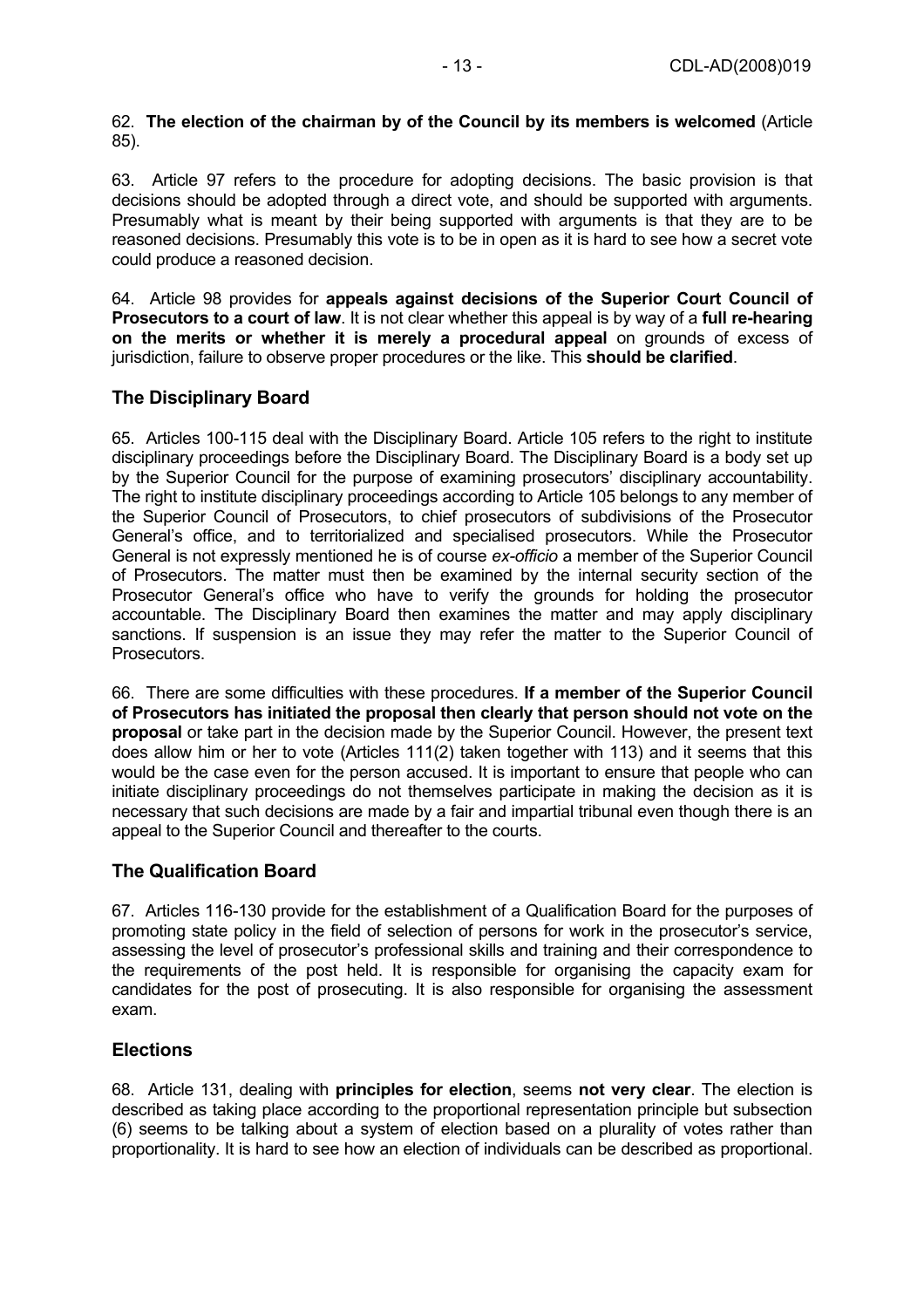It is not clear what is meant by subsection (5) which refers to a list containing a minimum of 10 persons. Does this mean there must be at least 10 candidates for each position?

# **The Budget**

69. Article 140 provides that the prosecutor's service is to have its **own budget which is to be approved by the Parliament**. It appears that this is an **appropriate provision and is a good guarantee for the independence of the prosecutor's service**.

#### **Conclusion**

70. The draft law is, on the whole, clear, coherent and comprehensive. The substitution of the earlier three draft laws represents a substantial improvement. A number of the previous recommendations of the rapporteurs have been adopted.

71. A major remaining problem is the need to clarify to what extent the individual prosecutor has autonomy in decision-making or is subject to hierarchical control. In particular, it should be clear in what circumstances the prosecutor's autonomy can be overridden by a senior prosecutor.

72. The change in the definition of the public prosecutor's service in Article 1, while it aligns it more closely to the Constitution, appears to be a step away from changing the service into a service operating in accordance with the principles of a democratic society under the rule of law by removing elements of the *prokuratura*-style prosecution system which still exist. The best solution would be to amend Article 124 of the Constitution.

73. In addition, in order to further improve the text the following recommendations can be made:

- Any "supervisory role" of the prosecutor should be limited to make an appeal in cases where he or she is a party to the proceedings.
- The choice between the opportunity principle and the legality principle should be clearly specified.
- The powers of Article 6 to request information and to inspect premises are too far reaching and should be made dependent on a decision b a judge.
- The powers of the prosecutor to secure the protection of the rights, freedoms and interests of juveniles, elderly or disabled persons, or persons who due to their state of health are unable to take proceedings should at most be subsidiary only.
- For the appointment of prosecutors, there are a number of options which could include the Superior Council simply giving an opinion on the suitability of all the candidates or alternatively ranking them in order of preference.
- A recommendation for appointment of a prosecutor should come from the Prosecutor General with the Superior Council having the right to refuse to appoint a person but only for good reason. This would require an amendment to Article 125(2) of the Constitution.
- It would be appropriate that there be an assessment of the performance of prosecutors at intervals much closer than five years.
- The promotion of prosecutors requires a greater degree of objective transparency such as recommendation of suitability by an appropriate board. This should not be left to the sole discretion of an immediate superior.
- The disciplinary criterion of "unequal interpretation or application of legislation" is dangerously vague and could be used to exert pressure on a prosecutor.
- There should be personal liability on prosecutors only if they have acted in bad faith or in some very improper manner.
- Two members of civil society are elected by the Board. It would be preferable to have them elected by Parliament.